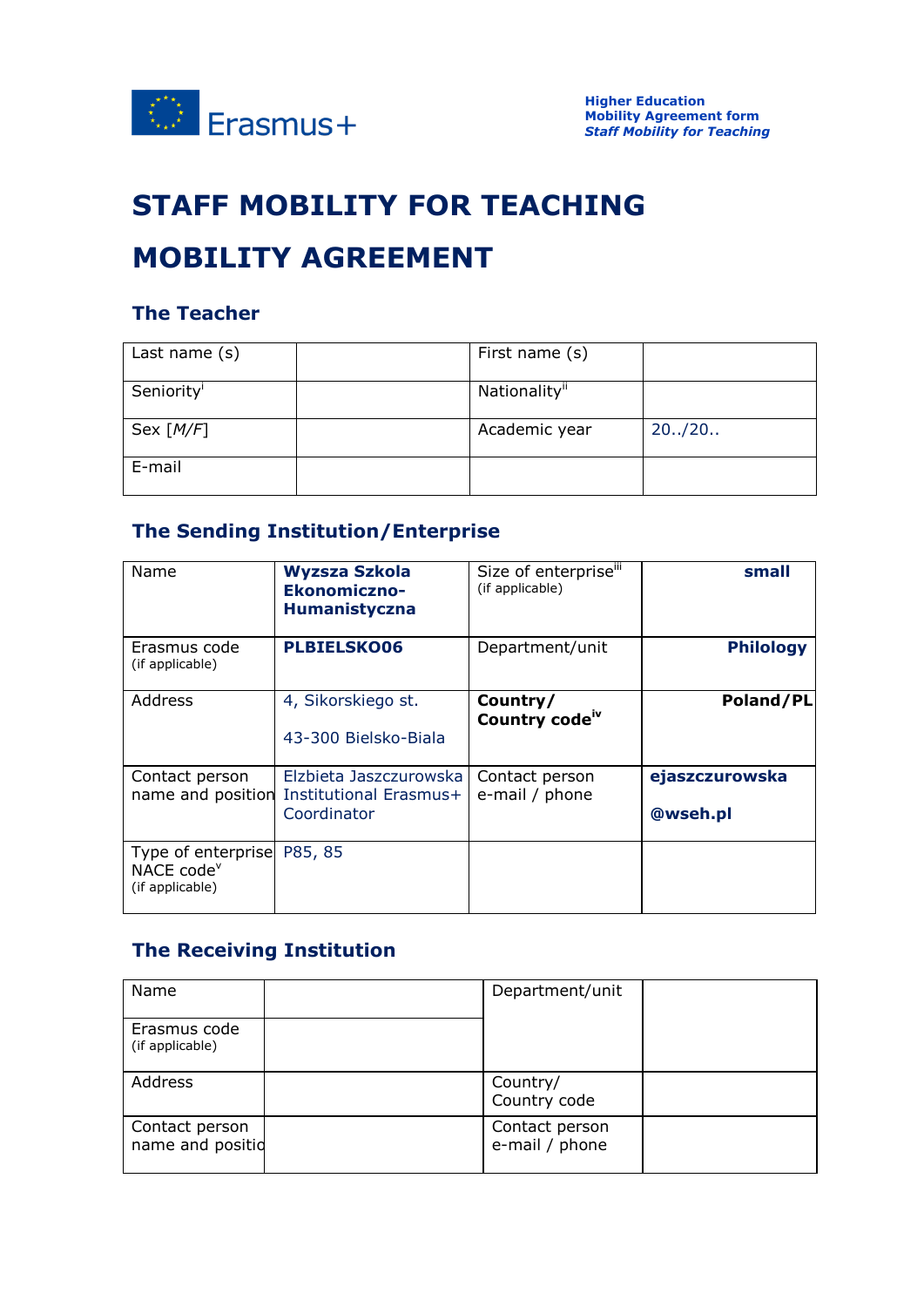

For guidelines, please look at the end notes on page 3.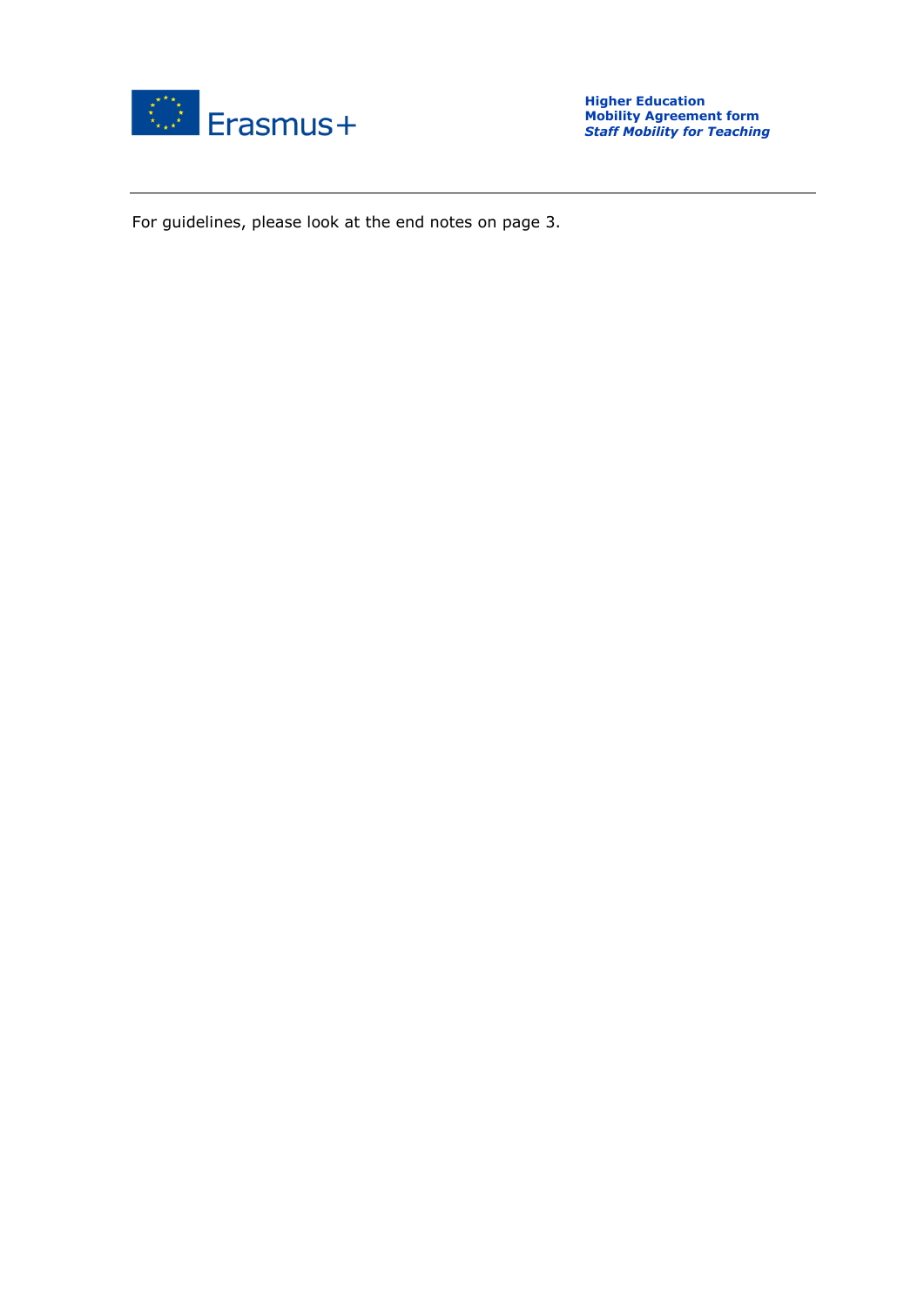

### **Section to be completed BEFORE THE MOBILITY I. PROPOSED MOBILITY PROGRAMME**

Planned period of the teaching activity: from *[day/month/year]* till *[day/month/year]*

Duration (days): 5

 $\Box$  Additional day for travel needed directly before the first day of the activity abroad

 $\Box$  Additional day for travel needed directly following the last day of the activity abroad

Subject field $\mathrm{v}$ :

Level: Short cycle (EQF level 5)  $\Box$ ; Bachelor or equivalent first cycle (EQF level 6)  $\Box$ ; Master or equivalent second cycle (EQF level 7)  $\Box$ ; Doctoral or equivalent third cycle (EQF level 8)  $\Box$ 

Number of students at the receiving institution benefiting from the teaching programme:

Number of teaching hours: 8

**Overall objectives of the mobility:**

**Added value of the mobility (both for the institutions involved and for the teacher):**

**Content of the teaching programme:**

**Expected outcomes and impact (not limited to the number of students concerned):**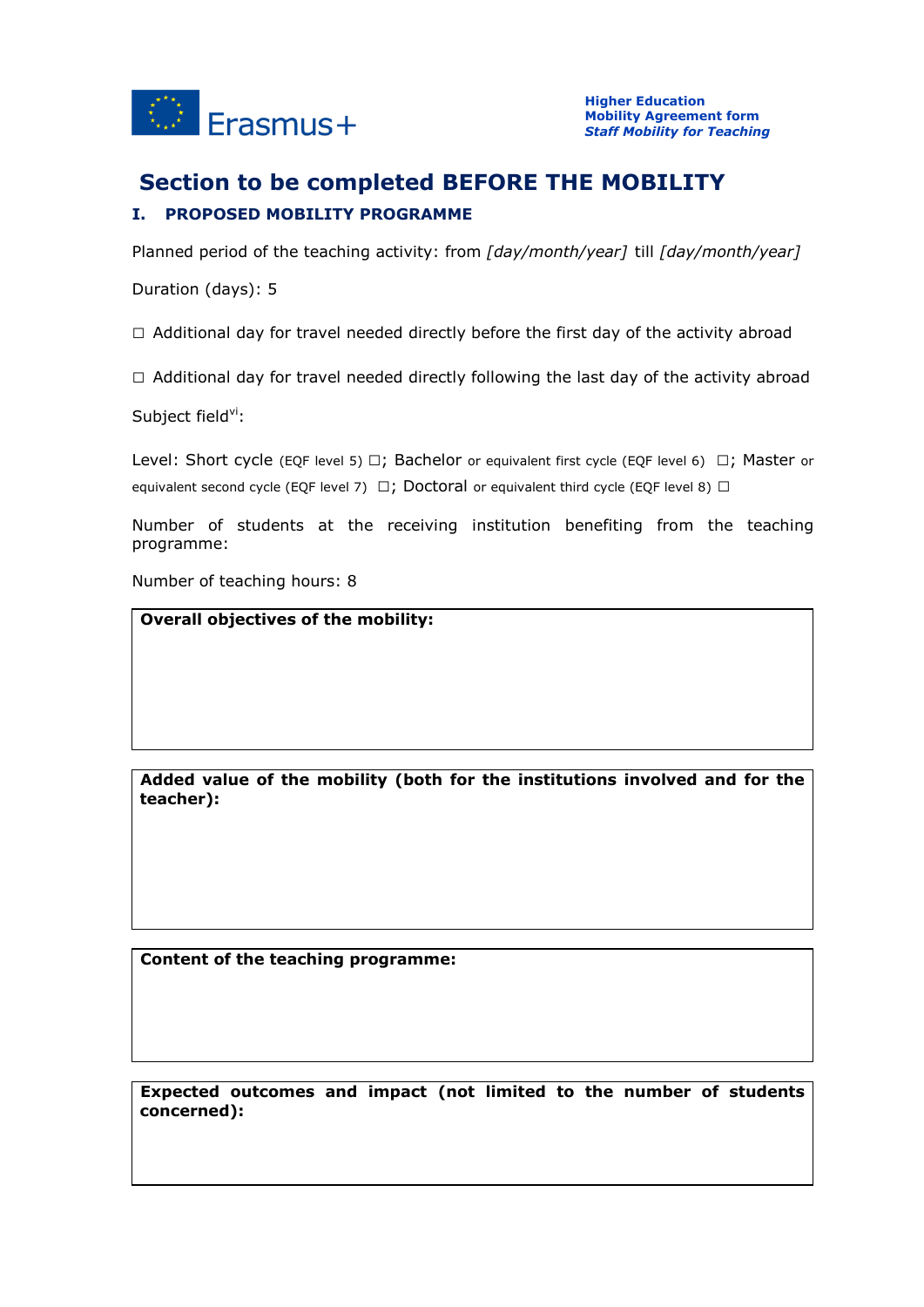

#### **II. COMMITMENT OF THE THREE PARTIES**

By signingvii this document, the teacher, the sending institution/enterprise and the receiving institution confirm that they approve the proposed mobility agreement.

The sending higher education institution supports the staff mobility as part of its modernisation and internationalisation strategy and will recognise it as a component in any evaluation or assessment of the teacher.

The teacher will share his/her experience, in particular its impact on his/her professional development and on the sending higher education institution, as a source of inspiration to others.

The teacher and receiving institution will communicate to the sending institution/enterprise any problems or changes regarding the proposed mobility programme or mobility period.

| The teacher                        |       |  |  |  |
|------------------------------------|-------|--|--|--|
| Name:                              |       |  |  |  |
| Signature:                         | Date: |  |  |  |
| The sending institution/enterprise |       |  |  |  |
| Name of the responsible person:    |       |  |  |  |
| Signature:                         | Date: |  |  |  |
| The receiving institution          |       |  |  |  |
| Name of the responsible person:    |       |  |  |  |
| Signature:                         | Date: |  |  |  |

1 i

> **Seniority:** Junior (approx. < 10 years of experience), Intermediate (approx. > 10 and < 20 years of experience) or Senior (approx. > 20 years of experience).

> ii **Nationality:** Country to which the person belongs administratively and that issues the ID card and/or passport.

> iii **Size:** according to the number of staff, the enterprise should be defined as small (1- 50), medium (51-250) or large (>251).

> iv **Country code**: ISO 3166-2 country codes available at: <https://www.iso.org/obp/ui/#search>.

> v The top-level NACE sector codes available at [http://ec.europa.eu/eurostat/ramon/nomenclatures/index.cfm?TargetUrl=LST\\_NOM\\_D](http://ec.europa.eu/eurostat/ramon/nomenclatures/index.cfm?TargetUrl=LST_NOM_DTL&StrNom=NACE_REV2&StrLanguageCode=EN) [TL&StrNom=NACE\\_REV2&StrLanguageCode=EN](http://ec.europa.eu/eurostat/ramon/nomenclatures/index.cfm?TargetUrl=LST_NOM_DTL&StrNom=NACE_REV2&StrLanguageCode=EN)

> vi The [ISCED-F 2013 search tool](http://ec.europa.eu/education/tools/isced-f_en.htm) available at [http://ec.europa.eu/education/tools/isced-f\\_en.htm](http://ec.europa.eu/education/tools/isced-f_en.htm) should be used to find the ISCED 2013 detailed field of education and training that is to the subject taught.